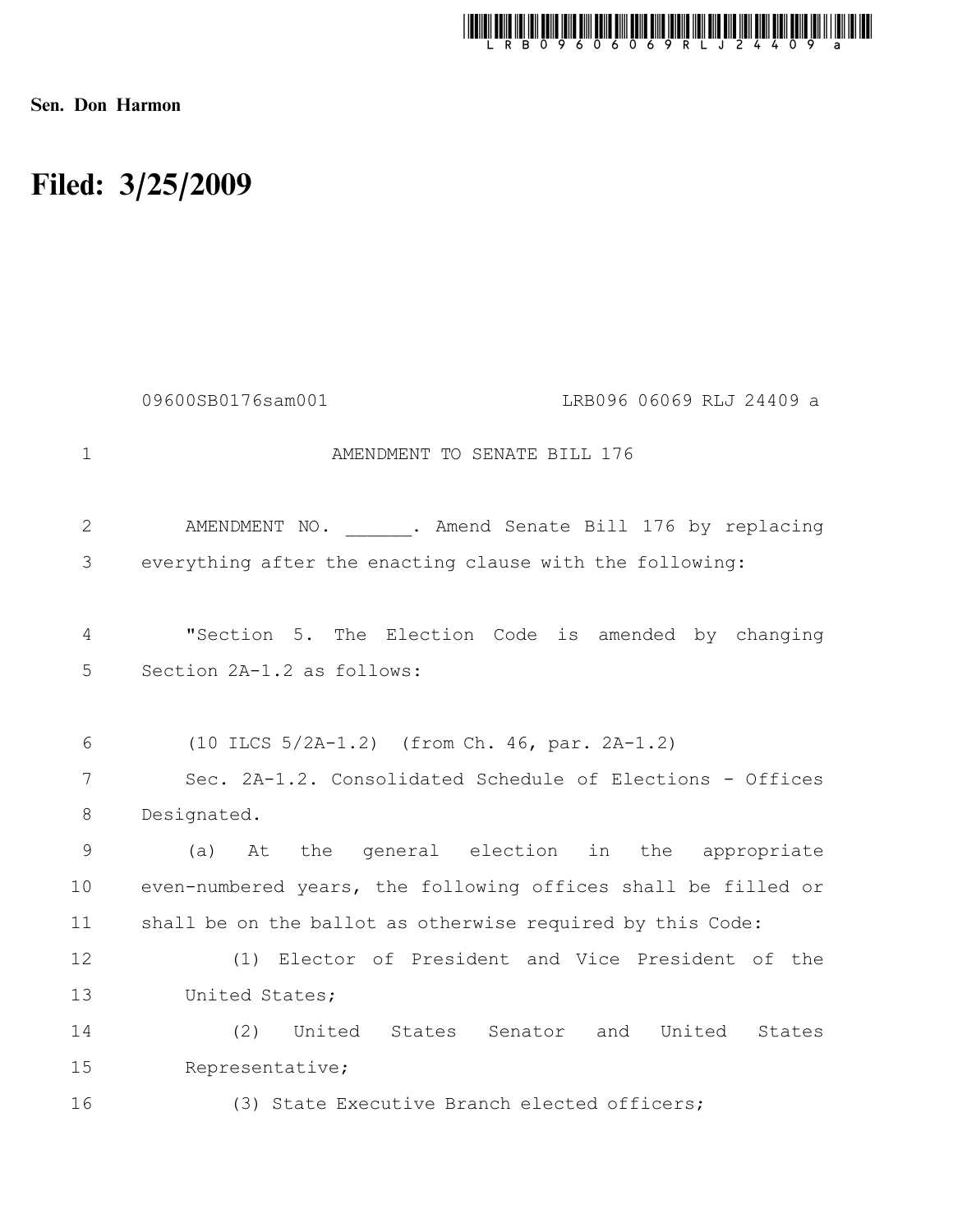1

## (4) State Senator and State Representative;

(5) County elected officers, including State's Attorney, County Board member, County Commissioners, and elected President of the County Board or County Chief Executive; 2 3 4 5

6

(6) Circuit Court Clerk;

(7) Regional Superintendent of Schools, except in counties or educational service regions in which that office has been abolished; 7 8 9

(8) Judges of the Supreme, Appellate and Circuit Courts, on the question of retention, to fill vacancies and newly created judicial offices; 10 11 12

13

(9) (Blank);

(10) Trustee of the Metropolitan Sanitary District of Chicago, and elected Trustee of other Sanitary Districts; 14 15

(11) Special District elected officers, not otherwise designated in this Section, where the statute creating or authorizing the creation of the district requires an annual election and permits or requires election of candidates of political parties; -16 17 18 19 20

(12) Forest preserve district commissioners elected under Section 5 of the Cook County Forest Preserve District Act. 21 22 23

(b) At the general primary election: 24

(1) in each even-numbered year candidates of political parties shall be nominated for those offices to be filled 25 26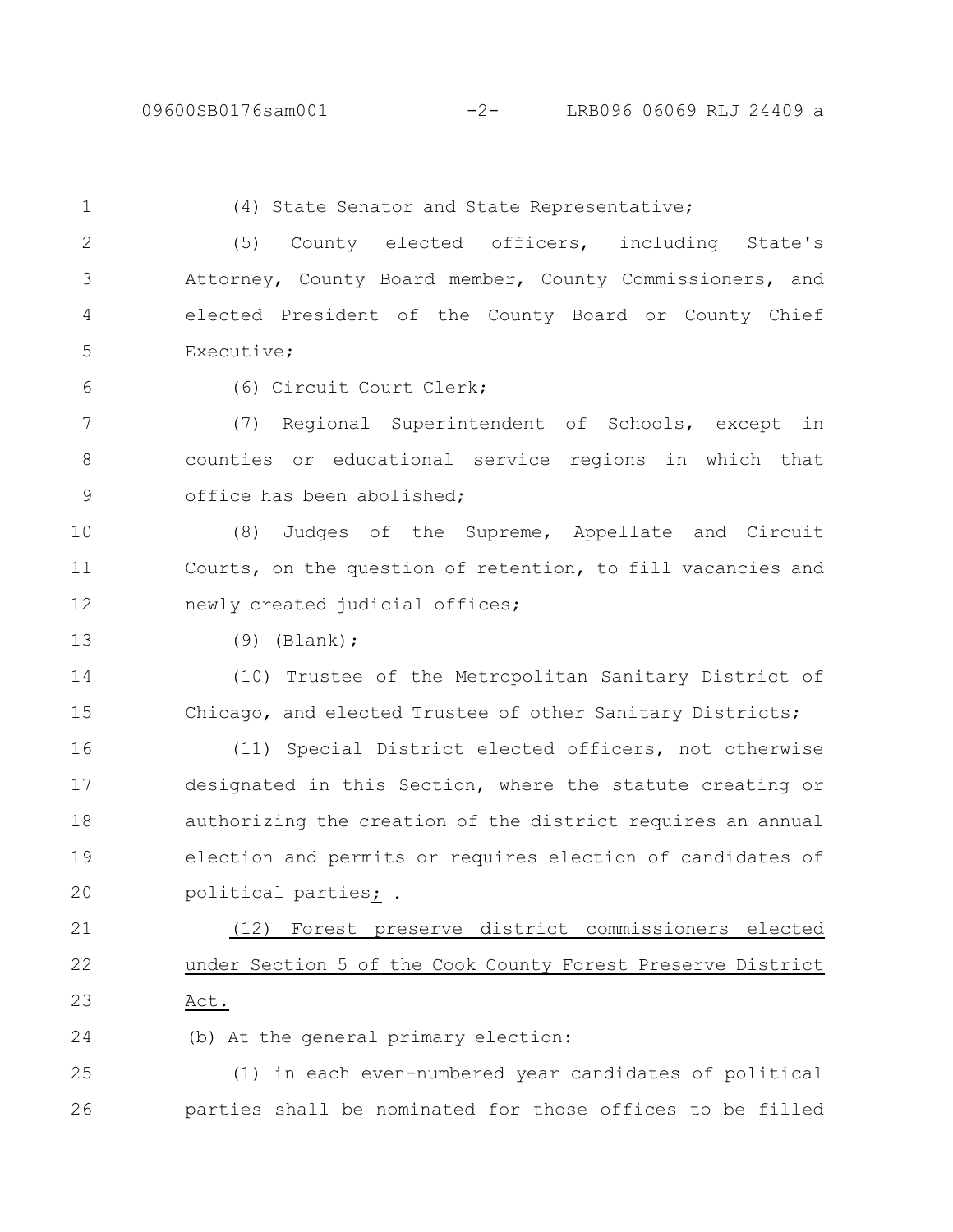at the general election in that year, except where pursuant to law nomination of candidates of political parties is made by caucus. 1 2 3

(2) in the appropriate even-numbered years the political party offices of State central committeeman, township committeeman, ward committeeman, and precinct committeeman shall be filled and delegates and alternate delegates to the National nominating conventions shall be elected as may be required pursuant to this Code. In the even-numbered years in which a Presidential election is to be held, candidates in the Presidential preference primary shall also be on the ballot. 4 5 6 7 8 9 10 11 12

(3) in each even-numbered year, where the municipality has provided for annual elections to elect municipal officers pursuant to Section 6(f) or Section 7 of Article VII of the Constitution, pursuant to the Illinois Municipal Code or pursuant to the municipal charter, the offices of such municipal officers shall be filled at an election held on the date of the general primary election, provided that the municipal election shall be a nonpartisan election where required by the Illinois Municipal Code. For partisan municipal elections in even-numbered years, a primary to nominate candidates for municipal office to be elected at the general primary election shall be held on the Tuesday 6 weeks preceding that election. 13 14 15 16 17 18 19 20 21 22 23 24 25

26

(4) in each school district which has adopted the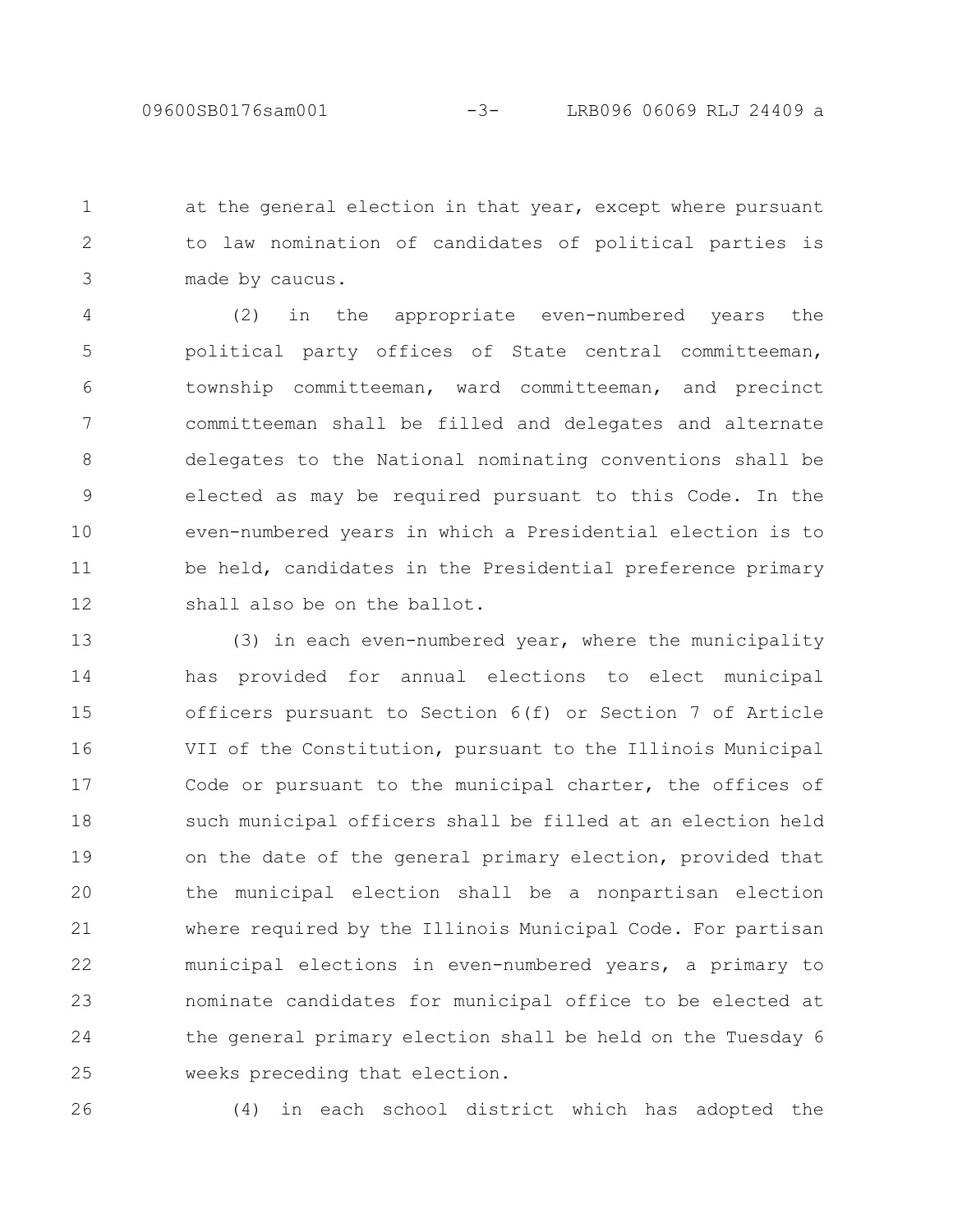provisions of Article 33 of the School Code, successors to the members of the board of education whose terms expire in the year in which the general primary is held shall be elected. 1 2 3 4

(c) At the consolidated election in the appropriate odd-numbered years, the following offices shall be filled: 5 6

(1) Municipal officers, provided that in municipalities in which candidates for alderman or other municipal office are not permitted by law to be candidates of political parties, the runoff election where required by law, or the nonpartisan election where required by law, shall be held on the date of the consolidated election; and provided further, in the case of municipal officers provided for by an ordinance providing the form of government of the municipality pursuant to Section 7 of Article VII of the Constitution, such offices shall be filled by election or by runoff election as may be provided by such ordinance; 7 8 9 10 11 12 13 14 15 16 17 18

19

(2) Village and incorporated town library directors;

(3) City boards of stadium commissioners;

20

21

(4) Commissioners of park districts;

22

(5) Trustees of public library districts;

(6) Special District elected officers, not otherwise designated in this section, where the statute creating or authorizing the creation of the district permits or requires election of candidates of political parties; 23 24 25 26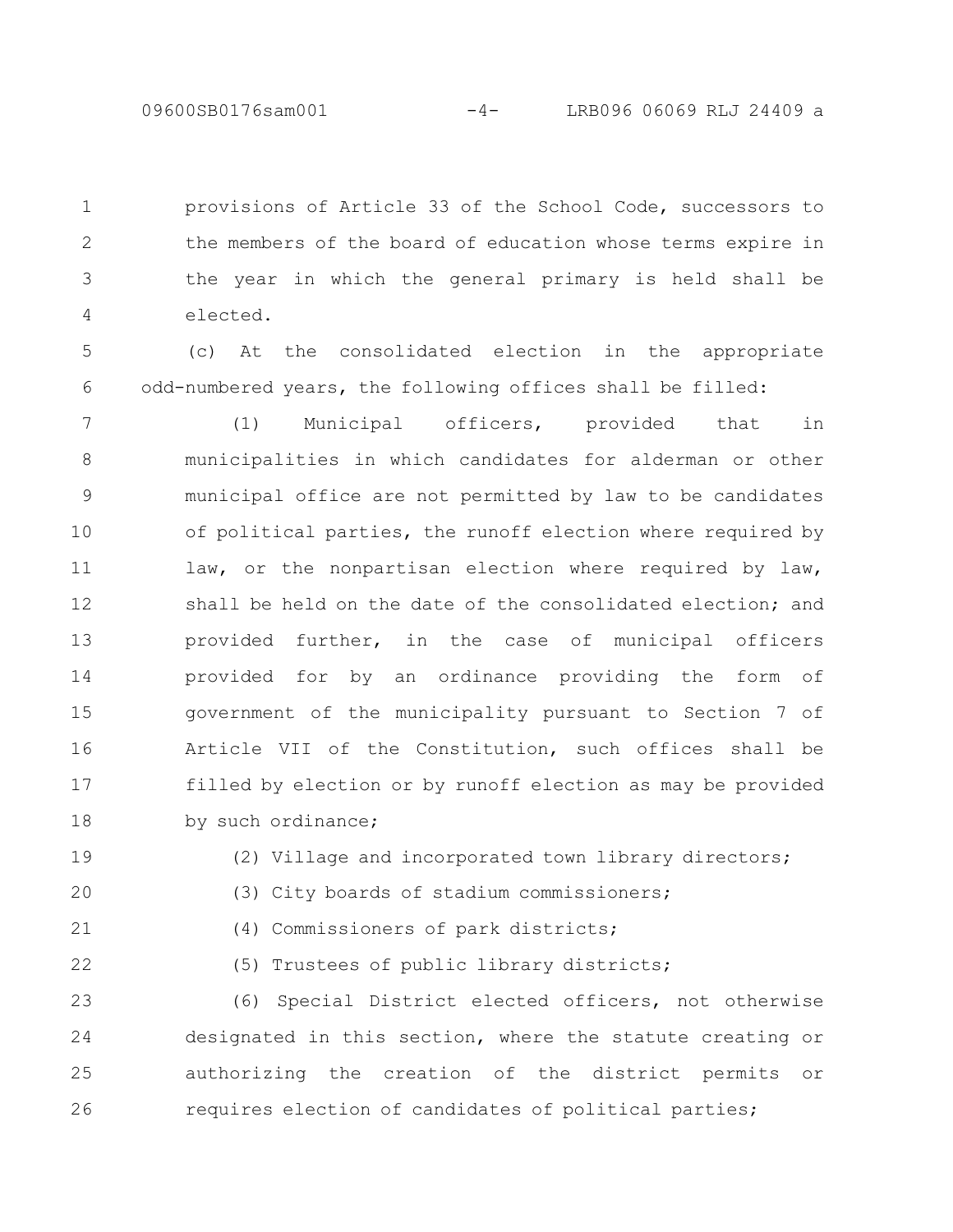09600SB0176sam001 -5- LRB096 06069 RLJ 24409 a

(7) Township officers, including township park commissioners, township library directors, and boards of managers of community buildings, and Multi-Township Assessors; (8) Highway commissioners and road district clerks; (9) Members of school boards in school districts which adopt Article 33 of the School Code; (10) The directors and chairman of the Chain O Lakes - Fox River Waterway Management Agency; (11) Forest preserve district commissioners elected under Section 3.5 of the Downstate Forest Preserve District Act; (12) Elected members of school boards, school trustees, directors of boards of school directors, trustees of county boards of school trustees (except in counties or educational service regions having a population of 2,000,000 or more inhabitants) and members of boards of school inspectors, except school boards in school districts that adopt Article 33 of the School Code; (13) Members of Community College district boards; (14) Trustees of Fire Protection Districts; (15) Commissioners of the Springfield Metropolitan Exposition and Auditorium Authority; (16) Elected Trustees of Tuberculosis Sanitarium Districts; (17) Elected Officers of special districts not 1 2 3 4 5 6 7 8 9 10 11 12 13 14 15 16 17 18 19 20 21 22 23 24 25 26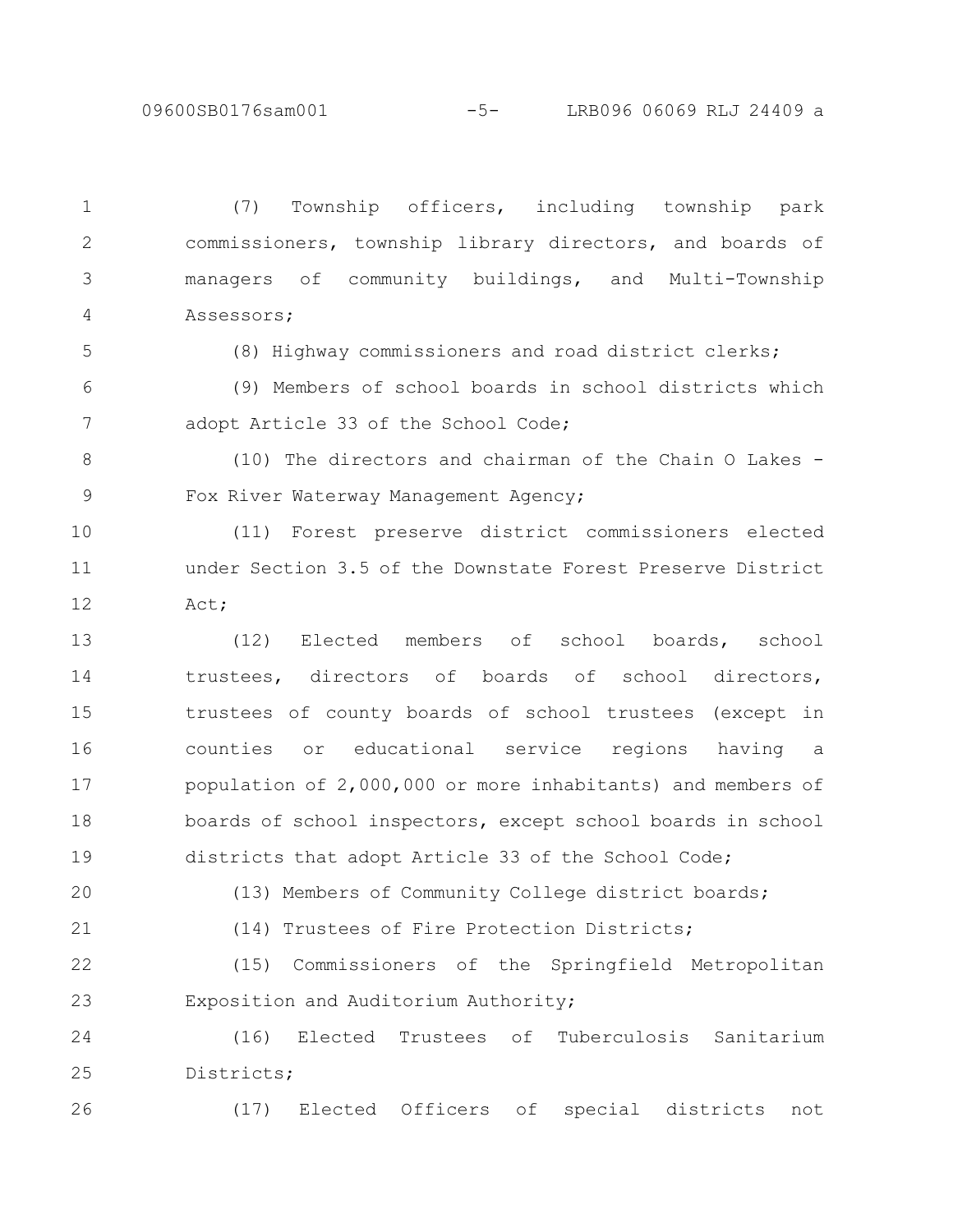09600SB0176sam001 -6- LRB096 06069 RLJ 24409 a

otherwise designated in this Section for which the law governing those districts does not permit candidates of political parties. 1 2 3

(d) At the consolidated primary election in each odd-numbered year, candidates of political parties shall be nominated for those offices to be filled at the consolidated election in that year, except where pursuant to law nomination of candidates of political parties is made by caucus, and except those offices listed in paragraphs (12) through (17) of subsection (c). 4 5 6 7 8 9 10

At the consolidated primary election in the appropriate odd-numbered years, the mayor, clerk, treasurer, and aldermen shall be elected in municipalities in which candidates for mayor, clerk, treasurer, or alderman are not permitted by law to be candidates of political parties, subject to runoff elections to be held at the consolidated election as may be required by law, and municipal officers shall be nominated in a nonpartisan election in municipalities in which pursuant to law candidates for such office are not permitted to be candidates of political parties. 11 12 13 14 15 16 17 18 19 20

At the consolidated primary election in the appropriate odd-numbered years, municipal officers shall be nominated or elected, or elected subject to a runoff, as may be provided by an ordinance providing a form of government of the municipality pursuant to Section 7 of Article VII of the Constitution. 21 22 23 24 25

26

(e) (Blank).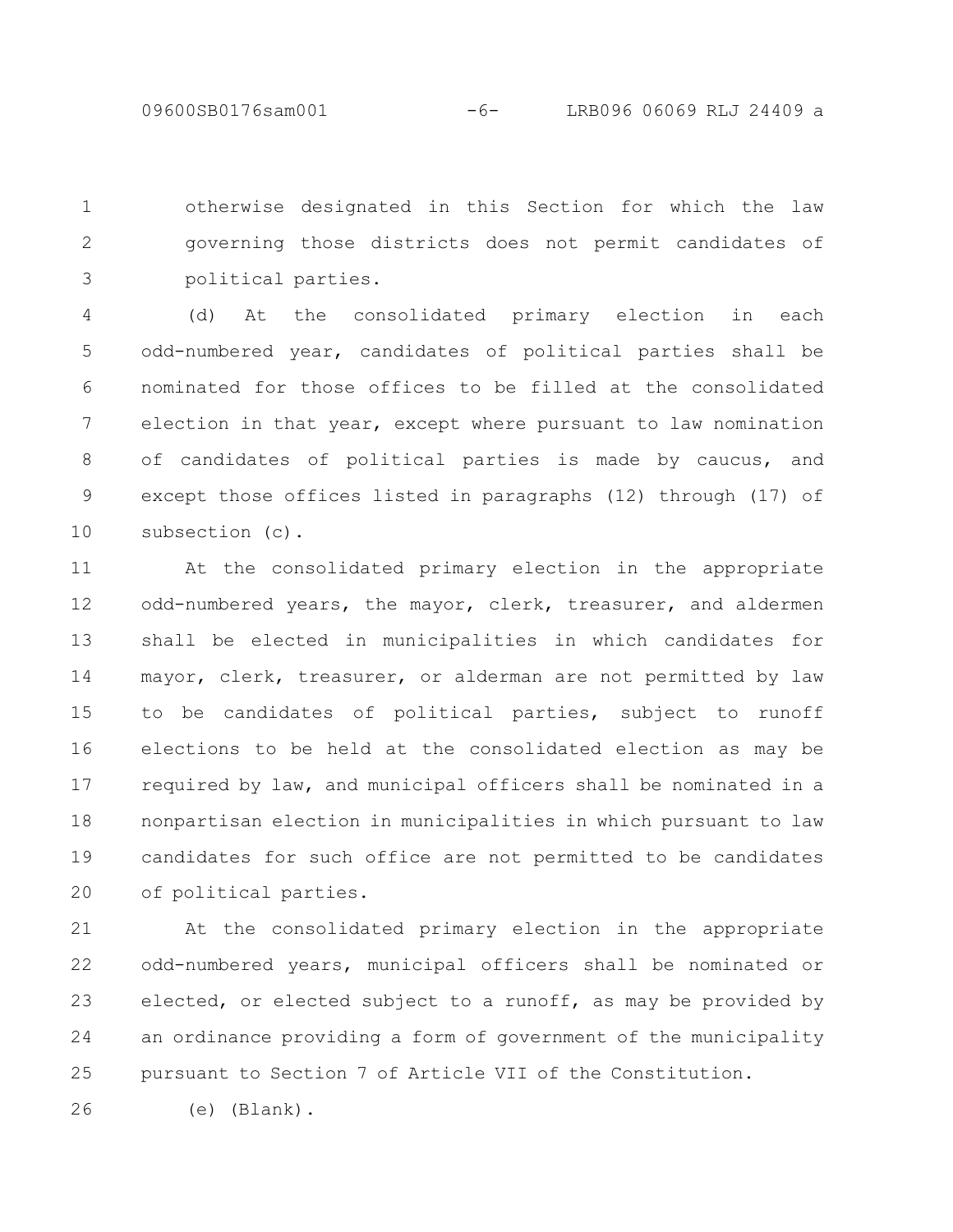(f) At any election established in Section 2A-1.1, public questions may be submitted to voters pursuant to this Code and any special election otherwise required or authorized by law or by court order may be conducted pursuant to this Code. 1 2 3 4

Notwithstanding the regular dates for election of officers established in this Article, whenever a referendum is held for the establishment of a political subdivision whose officers are to be elected, the initial officers shall be elected at the election at which such referendum is held if otherwise so provided by law. In such cases, the election of the initial officers shall be subject to the referendum. 5 6 7 8 9 10 11

Notwithstanding the regular dates for election of officials established in this Article, any community college district which becomes effective by operation of law pursuant to Section 6-6.1 of the Public Community College Act, as now or hereafter amended, shall elect the initial district board members at the next regularly scheduled election following the effective date of the new district. 12 13 14 15 16 17 18

(g) At any election established in Section 2A-1.1, if in any precinct there are no offices or public questions required to be on the ballot under this Code then no election shall be held in the precinct on that date. 19 20 21 22

(h) There may be conducted a referendum in accordance with the provisions of Division 6-4 of the Counties Code. (Source: P.A. 89-5, eff. 1-1-96; 89-95, eff. 1-1-96; 89-626, eff. 8-9-96; 90-358, eff. 1-1-98.) 23 24 25 26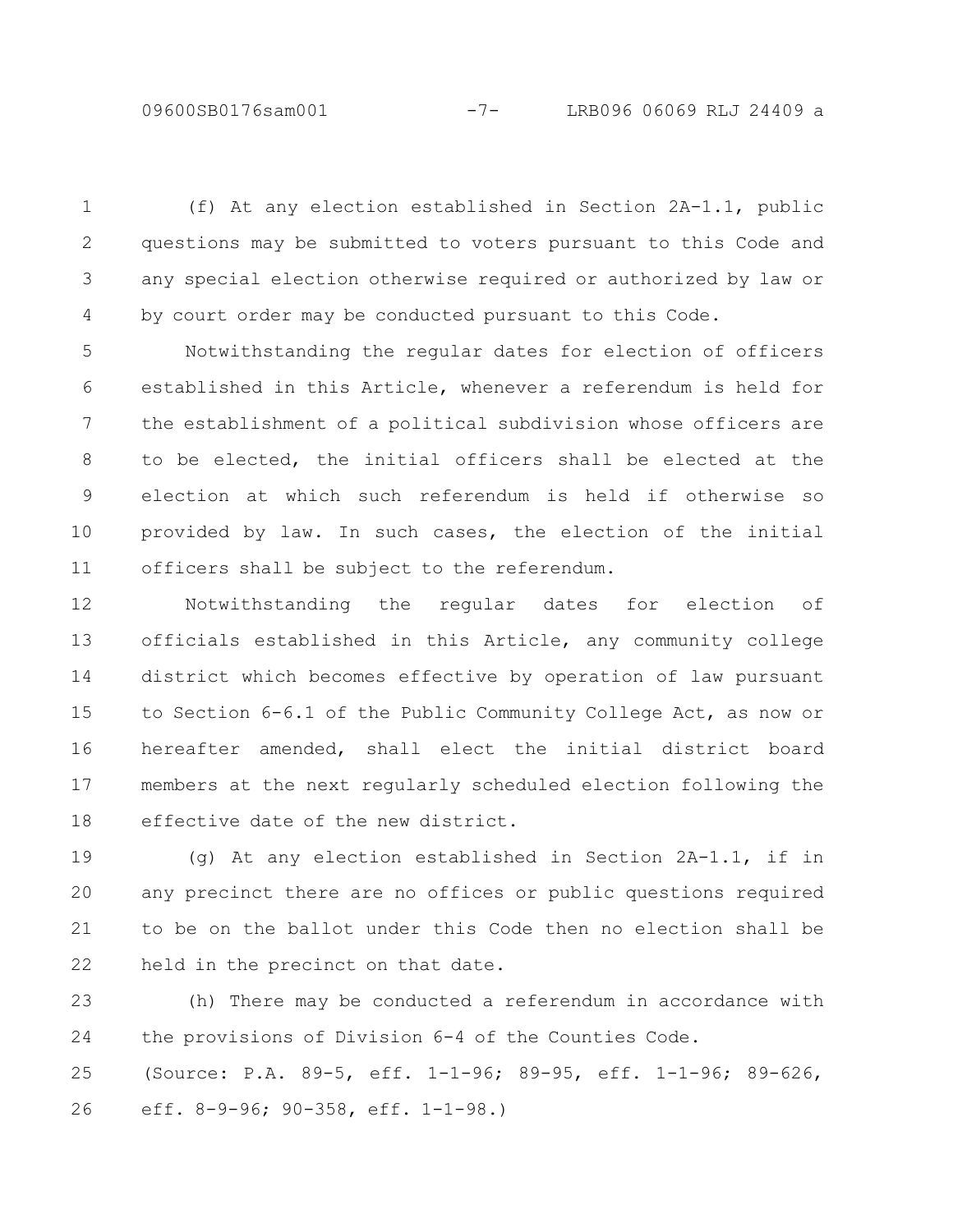Section 10. The Cook County Forest Preserve District Act is amended by changing Sections 2.1, 5, 14, and 20 as follows: (70 ILCS 810/2.1) (from Ch. 96 1/2, par. 6403) Sec. 2.1. Definition of board. "Board" means the board of commissioners for the Forest Preserve District of Cook County county board of commissioners when acting as the governing a forest preserve district. (Source: P.A. 80-320.) (70 ILCS 810/5) (from Ch. 96 1/2, par. 6408) Sec. 5. Election of commissioners. Prior to December 6, 2010, the The county board of commissioners of the county in which a forest preserve district is located shall be the forest preserve district board of such district and the president of the county board shall be the president of the forest preserve district board. The members shall act without any other pay than that already provided by law. Beginning on December 6, 2010, the affairs of the district shall be managed by a board of commissioners consisting of 9 members. Beginning with the general election held in 2010 and at each succeeding general election, the commissioners shall be elected from the 3 election districts for the Cook County Board of Review created under Section 5-5 of the Property Tax Code. Candidates for commissioner shall not be candidates of 1 2 3 4 5 6 7 8 9 10 11 12 13 14 15 16 17 18 19 20 21 22 23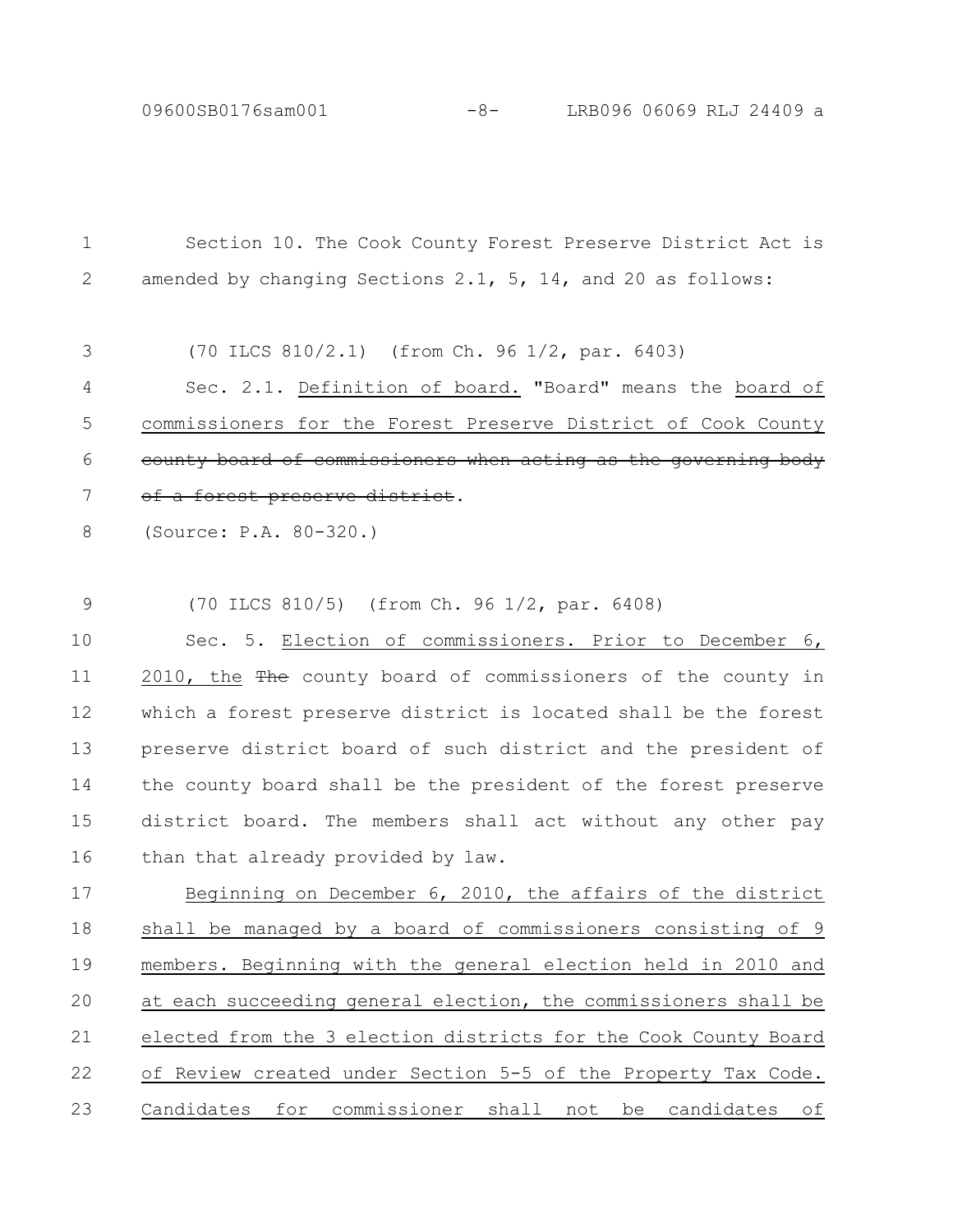09600SB0176sam001 -9- LRB096 06069 RLJ 24409 a

established political parties, but shall be non-partisan. Each commissioner must be a resident of the election district for at least one year prior to the commencement of the term of office. Nomination of candidates for the office of commissioner at the initial and each succeeding election shall be made by petition signed in the aggregate for each candidate by not less than 1,000 qualified voters of the election district. 1 2 3 4 5 6 7

At the 2010 general election, 3 commissioners shall be elected from each election district. No later than 30 days after the 2010 general election, the county clerk shall divide the commissioners publicly by lot into 3 equal groups, with one commissioner from each election district in each group. Commissioners or their successors from group one shall be elected to initial terms of 6 years. Commissioners or their successors from the second group shall be elected to initial terms of 4 years. The commissioners or their successors from the third group shall be elected to initial terms of 2 years. Thereafter, each commissioner shall be elected for a 6-year term. The commissioners shall elect from their number a president for a 2-year term. 8 9 10 11 12 13 14 15 16 17 18 19 20

The term of office for the commissioners elected under this Section shall begin on the first Monday of the month following the month of the election. Each commissioner before entering upon the duties of his or her office shall take an oath to faithfully discharge his or her duties as a commissioner. The commissioners shall hold their office until their successors 21 22 23 24 25 26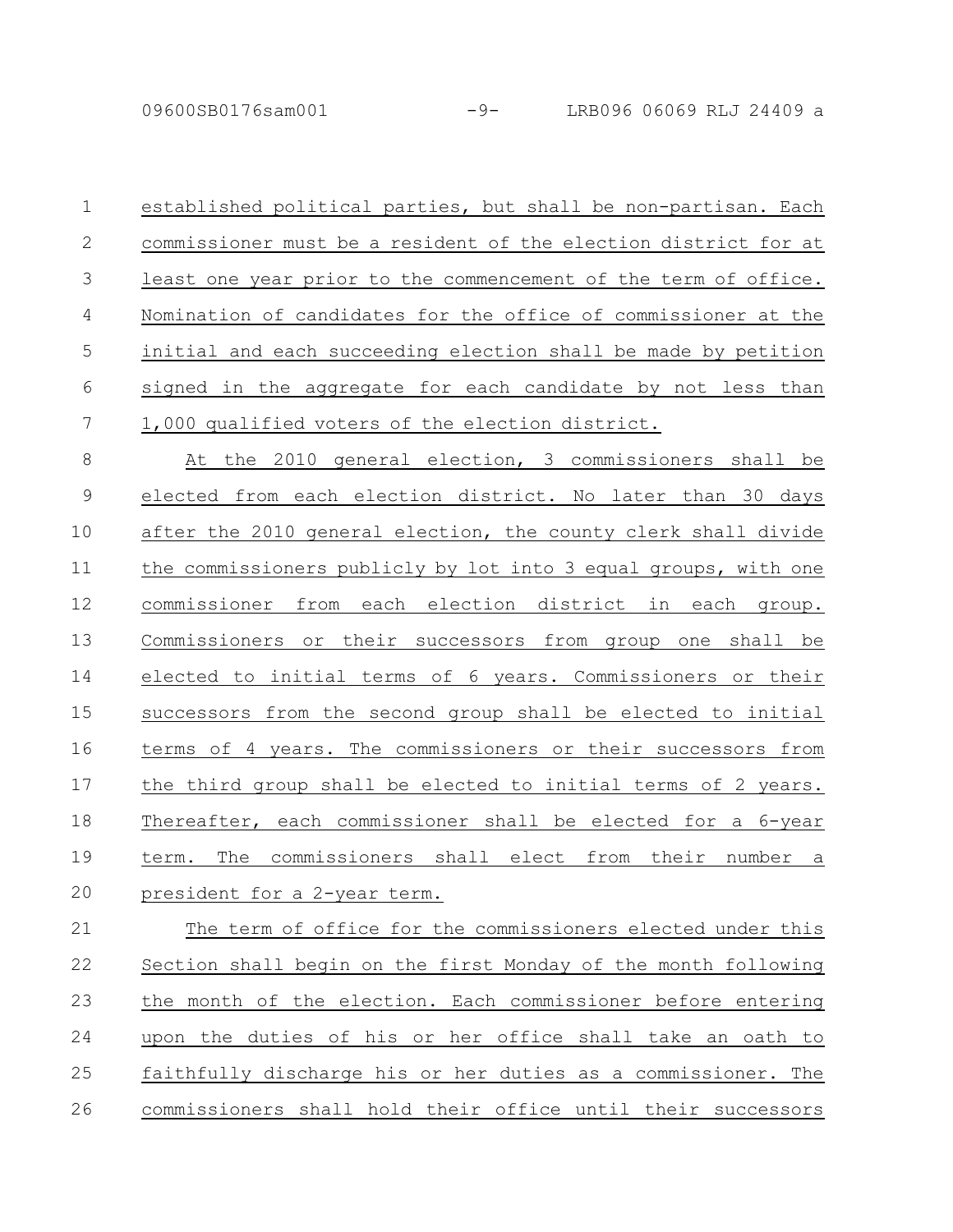| $\mathbf 1$    | and qualified. No commissioner shall serve<br>are elected       |
|----------------|-----------------------------------------------------------------|
| $\mathbf{2}$   | simultaneously as a commissioner and a member or chairperson of |
| $\mathfrak{Z}$ | another countywide elected board, commission, or agency.        |
| $\overline{4}$ | If a vacancy in the position of board president or              |
| 5              | commissioner occurs, other than by expiration of the            |
| 6              | president's or commissioner's term, the board shall declare     |
| 7              | that a vacancy exists. If the vacancy occurs in the office of   |
| 8              | the president, the board shall, within 30 days after the date   |
| $\mathcal{G}$  | of the vacancy, appoint a person to serve for the remainder of  |
| 10             | the unexpired term or until his or her successor is elected and |
| 11             | qualified. If a vacancy occurs in the office of forest preserve |
| 12             | district commissioner, the president of the board shall, within |
| 13             | 60 days after the date of the vacancy, with the advice and      |
| 14             | consent of the other commissioners then serving, appoint a      |
| 15             | person to serve for the remainder of the unexpired term or      |
| 16             | until his or her successor is elected and qualified. If more    |
| 17             | than 28 months remain in the unexpired term of a commissioner,  |
| 18             | the appointment shall be until the next general election, at    |
| 19             | which time the vacated office shall be filled by election for   |
| 20             | the remainder of the term.                                      |
| 21             | All commissioners elected or appointed under this Section       |
| 22             | shall serve without compensation, but they shall be reimbursed  |
| 23             | for their reasonable expenses actually incurred in performing   |
| 24             | their official duties.                                          |

(Source: P.A. 80-320.) 25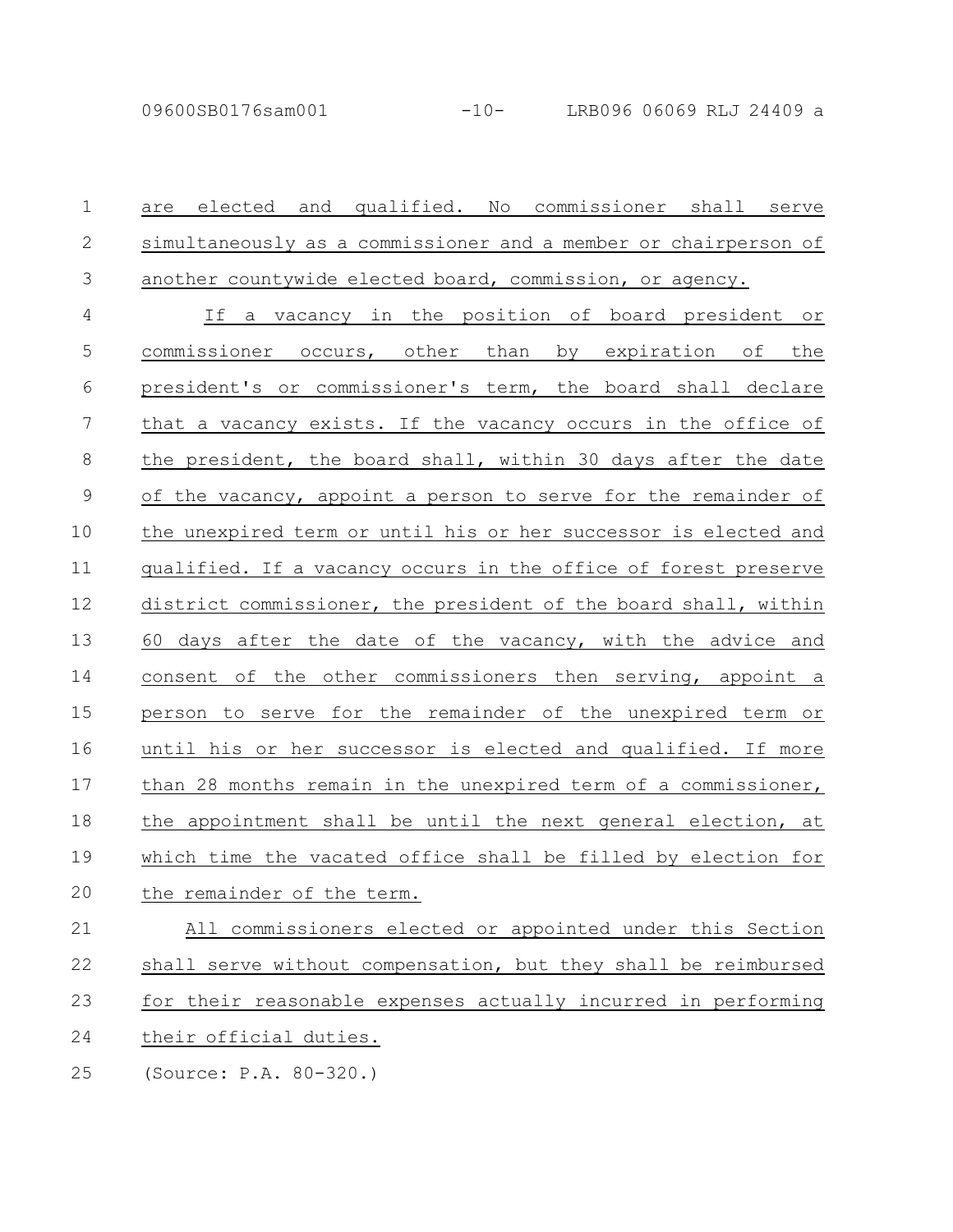09600SB0176sam001 -11- LRB096 06069 RLJ 24409 a

1

(70 ILCS 810/14) (from Ch. 96 1/2, par. 6417)

Sec. 14. Powers of board; officers. The board, as corporate authority of a forest preserve district, shall have power to pass and enforce all necessary ordinances, rules and regulations for the management of the property and conduct of the business of such district. The board shall set the policies and goals for the district. The president of such board, with the advice and consent of the board of commissioners, must appoint a general superintendent to manage the forest preserve district and shall have power to appoint a secretary and an assistant secretary, and treasurer and an assistant treasurer and such other officers and such employees as may be necessary, all of whom, excepting the treasurer and attorneys, shall be under civil service rules and regulations, as provided in Section 17 of this Act. The appointed officers do not need to be members of the board. The general superintendent is the chief administrative officer of the district and shall supervise and be responsible for all administrative and operational matters of the forest preserve district. The general superintendent must be a resident of the forest preserve district. He or she must be selected solely based on his or her administrative and technical qualifications and without regard to his or her political affiliations. The general superintendent shall not serve simultaneously as the general superintendent and a commissioner. The assistant secretary and assistant treasurer shall perform the duties of 2 3 4 5 6 7 8 9 10 11 12 13 14 15 16 17 18 19 20 21 22 23 24 25 26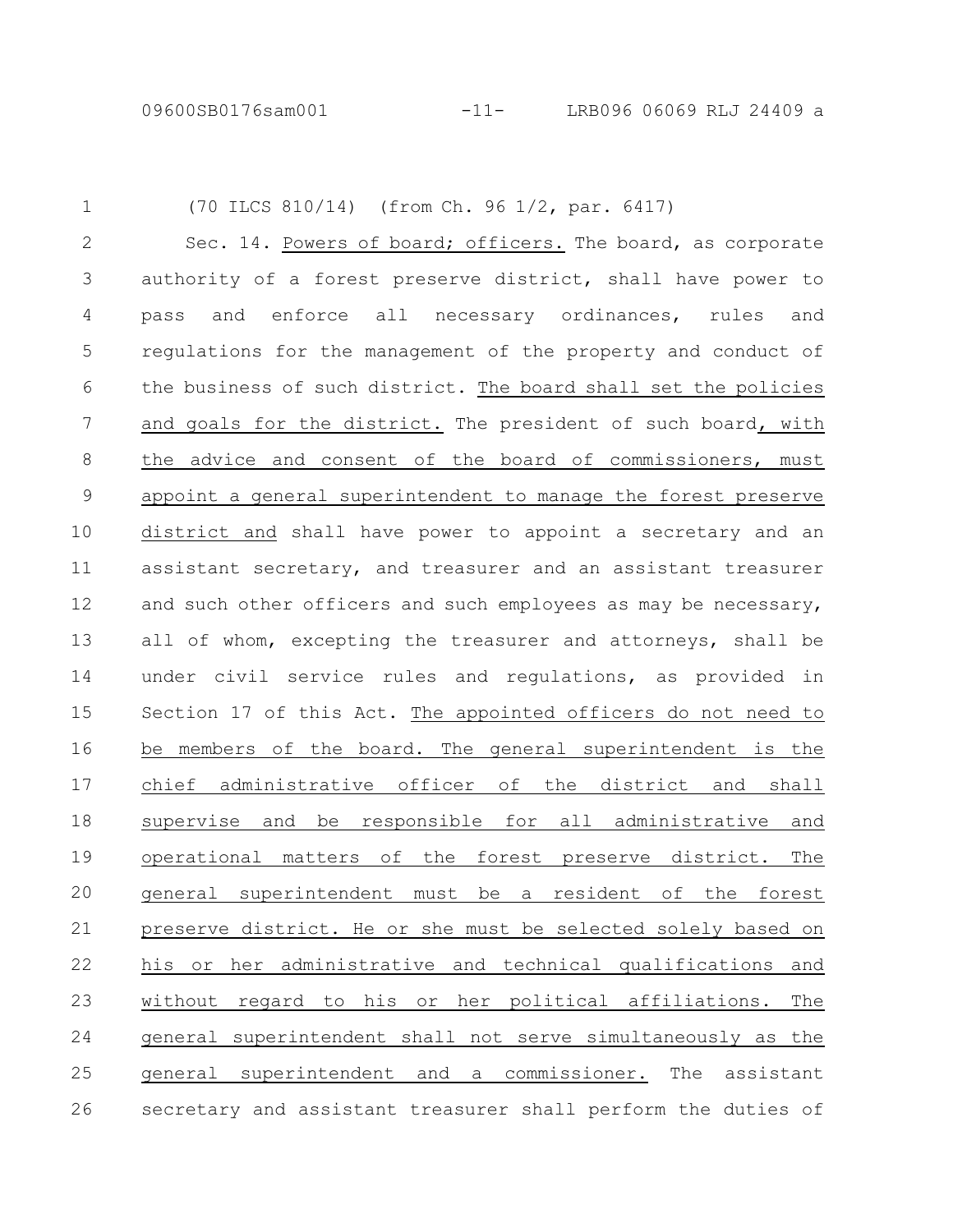09600SB0176sam001 -12- LRB096 06069 RLJ 24409 a

the secretary and treasurer, respectively, in case of death of said officers or when said officers are unable to perform the duties of their respective offices because of absence or inability to act. All contracts for supplies, material or work involving an expenditure by forest preserve districts in excess of \$25,000 shall be let to the lowest responsible bidder, after due advertisement, excepting work requiring personal confidence or necessary supplies under the control of monopolies, where competitive bidding is impossible. Contracts for supplies, material or work involving an expenditure of \$25,000 or less may be let without advertising for bids, but whenever practicable, at least 3 competitive bids shall be obtained before letting such contract. All contracts for supplies, material or work shall be signed by the president of the board and by any such other officer as the board in its discretion may designate. 1 2 3 4 5 6 7 8 9 10 11 12 13 14 15 16

Salaries of employees shall be fixed by ordinance. 17

(Source: P.A. 94-951, eff. 6-27-06.) 18

(70 ILCS 810/20) (from Ch. 96 1/2, par. 6423) 19

Sec. 20. Duties of president; vote of board. The president shall preside at all meetings of the board and be the executive officer of the district. He or she shall sign all ordinances, resolutions and other papers necessary to be signed and shall execute all contracts entered into by the district and perform other duties as may be prescribed by ordinance. In the case of 20 21 22 23 24 25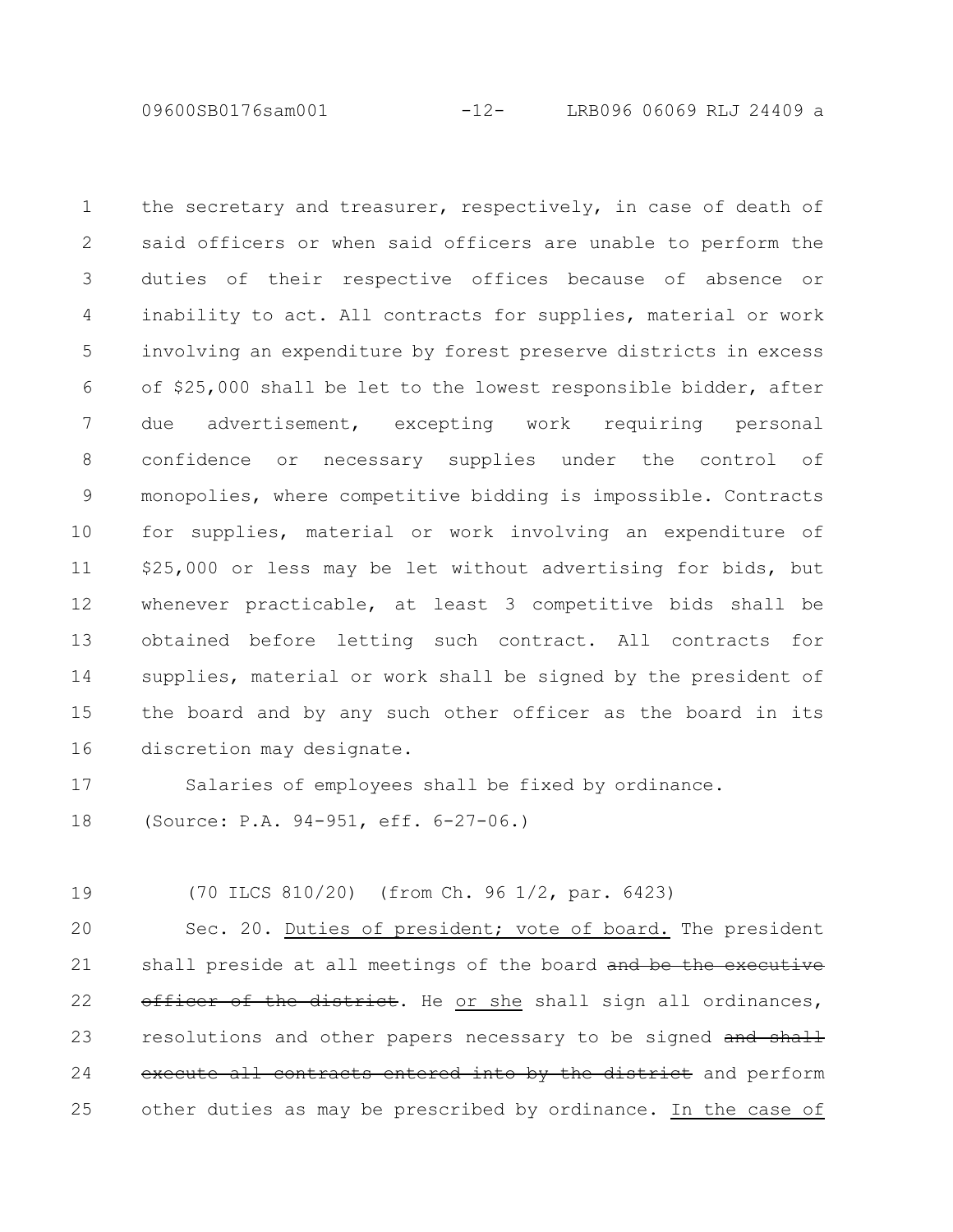09600SB0176sam001 -13- LRB096 06069 RLJ 24409 a

a special meeting, the president shall cause notice to be given to all members as provided by the rule of the board. He may veto any ordinance and any orders, resolutions and actions, or any items therein contained, of the board which provide for the purchase of real estate, or for the construction of improvements within the preserves of the district. Such veto shall be filed with the secretary of the board within 5 days after the passage of the ordinance, order, resolution or action and when so vetoed the ordinance, order, resolution or action or any item therein contained is not effective unless it is again passed by two-thirds vote of all the members of the board. The president may vote in the same manner as the other members of the board. In the temporary absence or inability of the president, the members of the board may elect from their own number a president, pro tem. 1 2 3 4 5 6 7 8 9 10 11 12 13 14 15

The "Yeas" and "Nays" shall be taken, and entered on the journal of the board's proceedings, upon the passage of all ordinances and all proposals to create any liability, or for the expenditure or appropriation of money. The concurrence of a majority of all the members appointed to the board is necessary to the passage of any such ordinance or proposal. In all other cases the "Yeas" and "Nays" shall be taken at the request of any member of the board and shall be entered on the journal of the board's proceedings. 16 17 18 19 20 21 22 23 24

(Source: P.A. 80-320.) 25